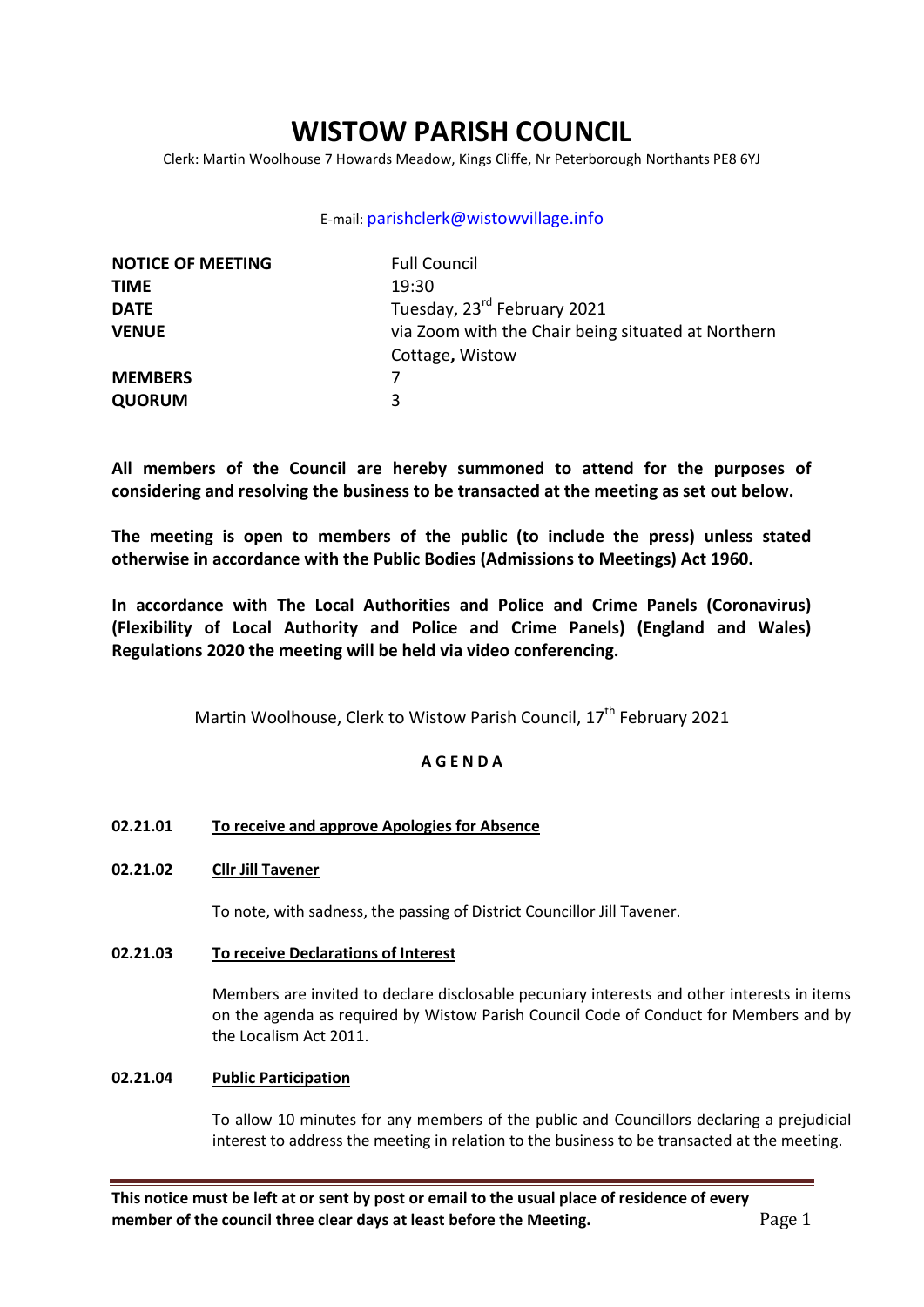### **02.21.05 District Councillors and County Councillor reports**

To receive reports from District and County Councillors

### **02.21.06 Matters arising or carried forward from the previous meeting.**

- **02.21.06.01** Street lighting
- **02.21.06.02** Highways including Bridge Street flooding
- 02.21.06.03 2<sup>nd</sup> defibrillator
- **02.21.06.04** Garden Reclaim
- **02.21.06.05** Grass cutting contract
- **02.21.06.06** 7 Kingston Way planning application
- **02.21.07 Notification of planning items.**
- **02.21.07.01** There were no items to consider received since the last meeting.
- **02.21.08 Finance**
- 02.21.08.01 To approve accounts for payment: 23<sup>rd</sup> February 2021

| Date     | <b>Ref No</b> | Pavee                 | <b>Description</b>                    | Amount |
|----------|---------------|-----------------------|---------------------------------------|--------|
|          |               |                       |                                       |        |
| 23.02.21 |               | <b>Mr M Woolhouse</b> | Net salary and expenses February 2021 | 243.19 |
| 23.02.21 |               | <b>CAPLAC</b>         | <b>Training course for Mr Simms</b>   | 75.00  |
| 23.02.21 |               | <b>Mr C Bradford</b>  | <b>Reimbursement of expenses</b>      | 54.00  |

#### **02.21.08.02 To note the bank charges for December 2020 and January 2021 15.00**

- **02.21.08.03** To note income received
- **02.21.08.04** To note the Income and Expenditure Account for February 2021 (enclosed within meeting papers).
- **02.21.08.05** To note the bank reconciliation for February 2021 (enclosed within meeting papers).
- **02.21.08.06** To note the bank balances in the current and deposit accounts.
- **02.21.09 Traffic, Highways & Road Safety**
- **02.21.09.01** Save as referred to below or in correspondence nothing to report this month

#### **02.21.09.02 Temporary Traffic Order Wistow Fen Lane, Straight Drove and Cross Drove**

To note the delay to the works

**02.21.09.03** Meeting with Local Highways Officer on 2 February 2021

#### **02.21.10 Policing Matters**

**02.21.10.01** Incidents relating to Wistow were included in the Correspondence and all alerts are posted to the Parish Council's Facebook page.